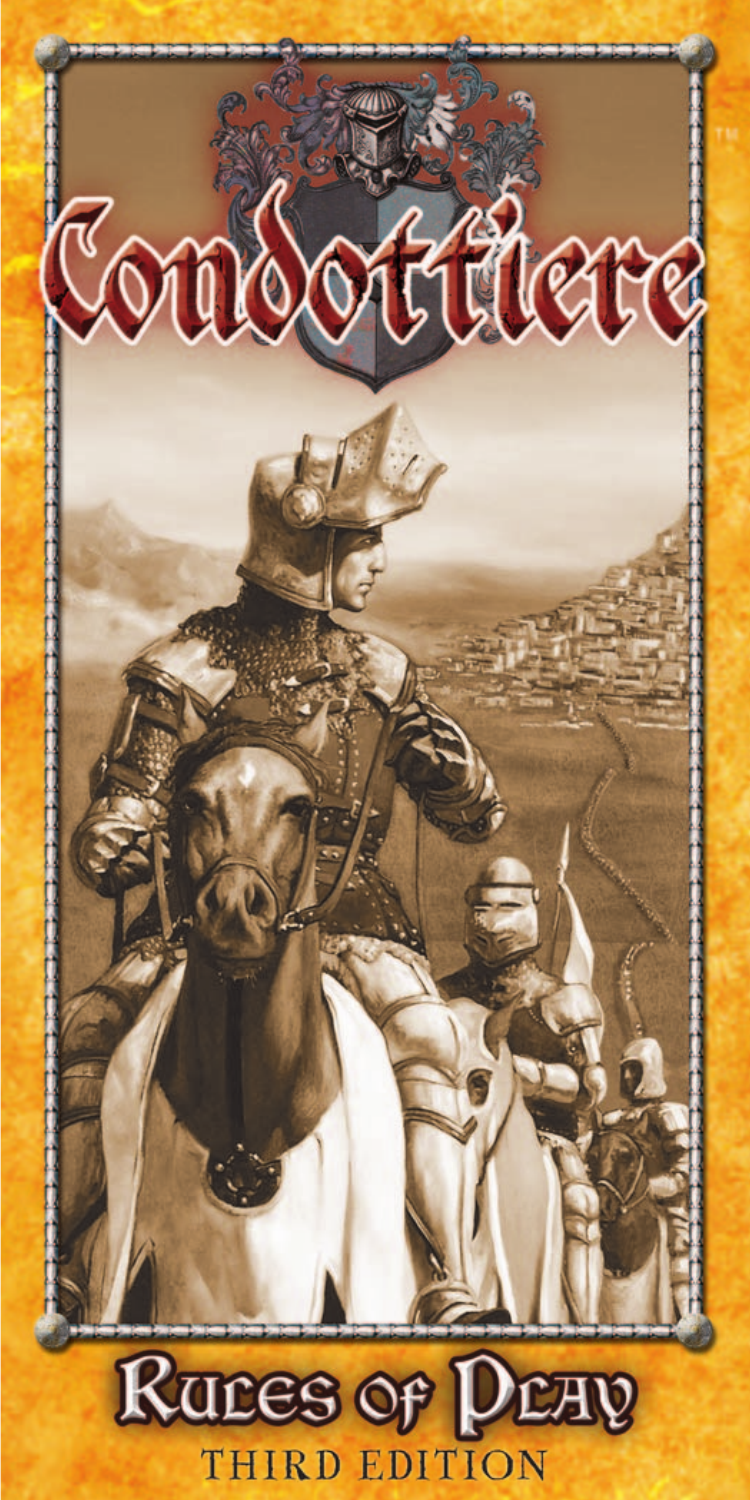# **Introduction**

During the Renaissance, Italy was divided into numerous independent city-states, sometimes friendly, sometimes hostile. The best known of these were Genoa, Florence, the Duchy of Milan, and the Republics of Venice.

This is the era in which the Condottieri appear: leaders of mercenary armies who offered their services to the most powerful cities. Formidable strategists and highly skilled soldiers, the Condottieri were not content to just hire out their command and their troops; they reshaped the political map of Italy with their intrigues, alliances, battles, and sieges. The most daring among them founded new dynasties: Francesco Sforza took possession of the Duchy of Milan, and Giovanni de Medici made Florence his kingdom.

In CONDOTTIERE, you relive this incredible age, when anything seemed possible for a handful of determined men. In this game, you represent a Condottiere trying to conquer the most famous cities in Italy. But be careful, you are not alone! You must take into account the ambitions of the other Condottieri. The strength of your army alone will not suffice: You must use diplomacy if you want a chance at victory.

## Object of the Game

The goal of CONDOTTIERE is to conquer citystates, unite them, and create the most powerful kingdom in Italy.

The first player to control a certain number of regions wins the game. A player can win more quickly if he controls adjacent regions. Regions are adjacent if they share a common border.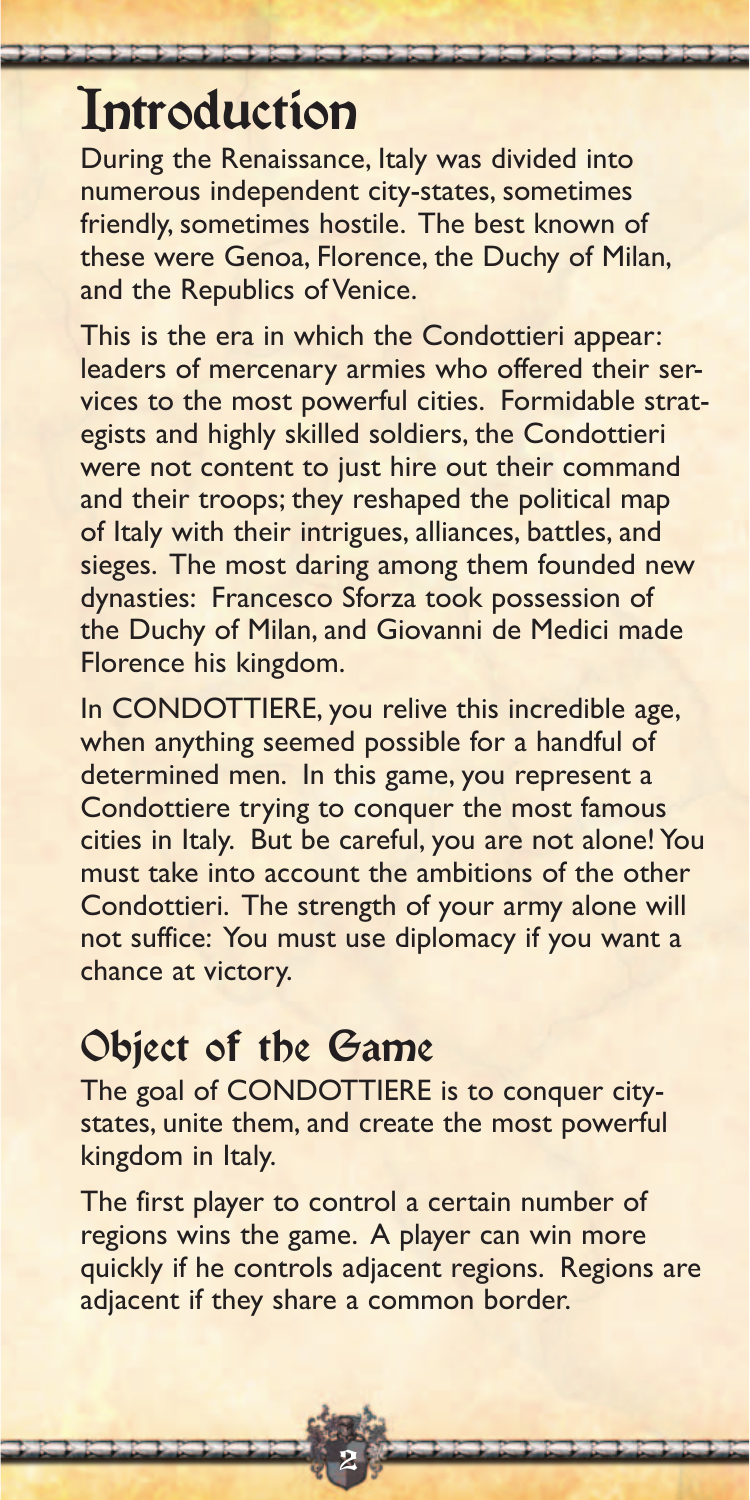In a game with 4, 5, or 6 players, the first player to control 5 total regions *or* 3 adjacent regions wins the game. In a game with 2 or 3 players, the first player to control 6 total regions *or* 4 adjacent regions wins the game.

For more details on the game's victory conditions, see "Winning the Game" on page 16.



# Components

• 1 game board representing a map of Renaissance Italy. The game board is divided into 17 regions, each of which is marked by its dominant city.



• 110 cards, which are used to resolve battles between the Condottieri.



• 1 Condottiere token. The player with this token chooses the region in which the next battle will be fought.



• 1 Favor of the Pope token. Any region with this token is said to "have the favor of the Pope" and may not be attacked.



• 36 control markers in 6 different colors. These are used to mark which regions have been conquered by the players.

3

• This rulebook.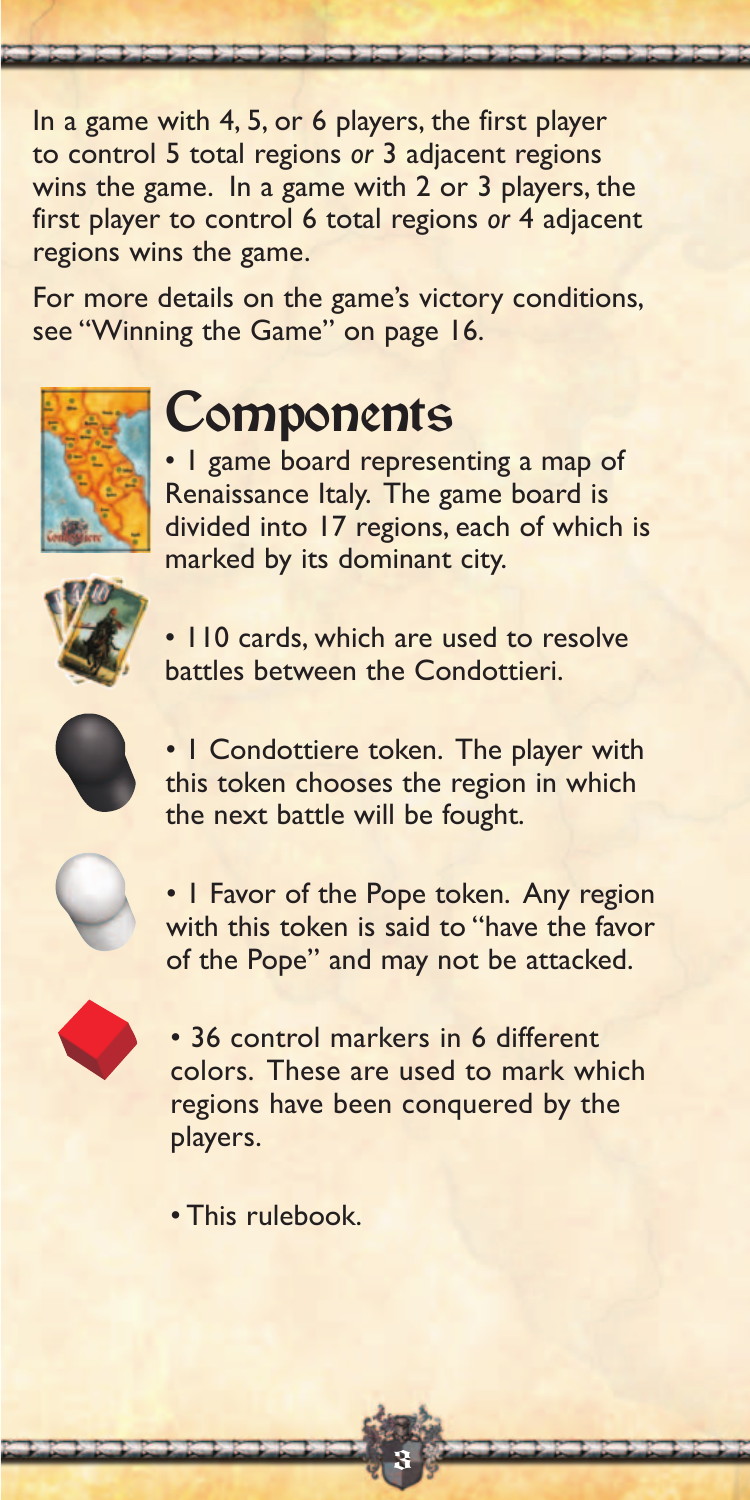# The Game Round

A game of CONDOTTIERE is played over many game **rounds**. During each game round, one or more **battles** will be fought. When all but one player has played all their last card, new cards will be drawn and a new game round will begin.

At the beginning of each battle, the player with the Condottiere token must place it in a region of his choosing. This region will be the site of a battle between the players.

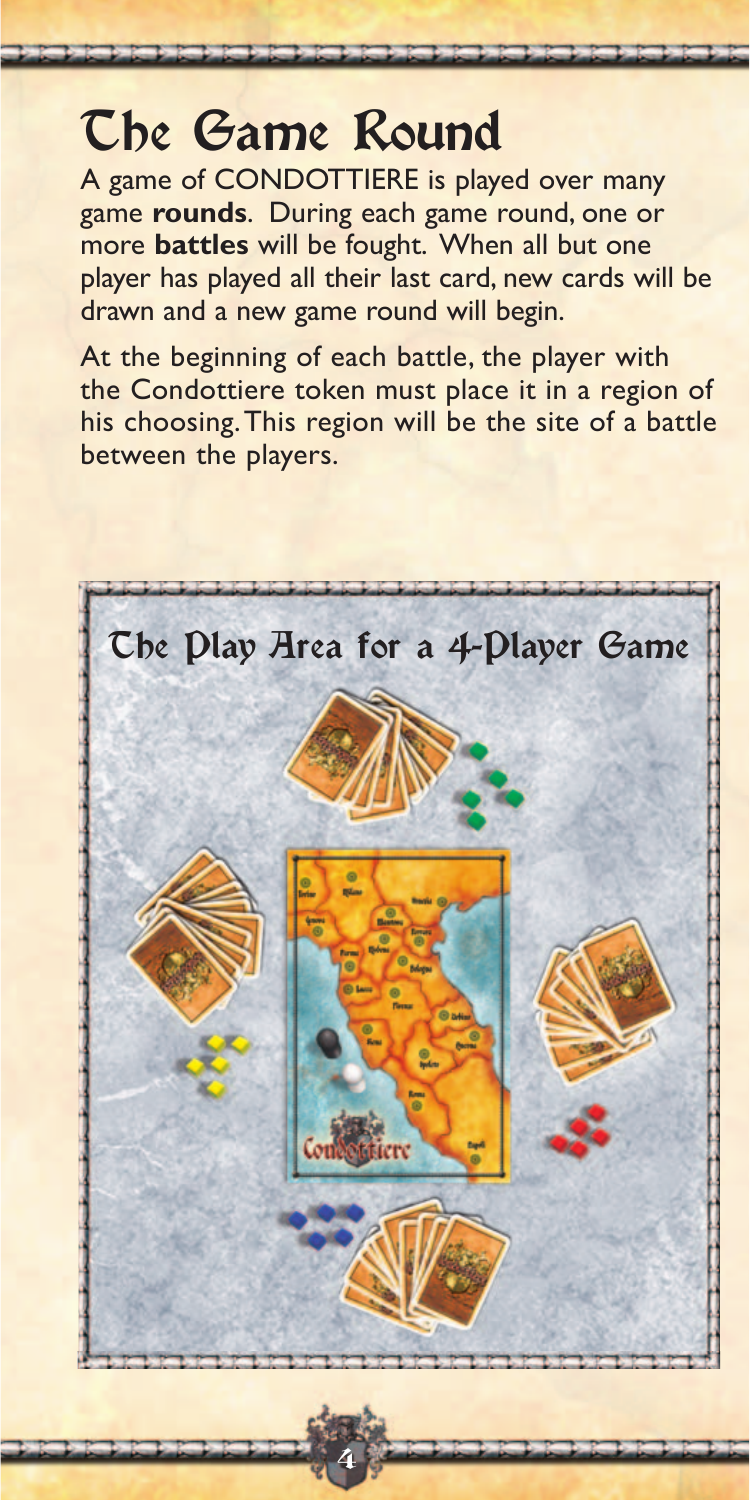**Important:** The Condottiere token may not be placed on a region that has the favor of the Pope or on a region that has already been conquered by another player.

## Battle Overview

During each battle, players take **turns** placing cards faceup on the table in front of them, forming their **battle lines**. A player's battle line shows the forces he will take into battle. Once all players are done placing cards, the battle is concluded, and the player with the highest total strength in his battle line conquers the contested region. Then a new region is chosen, and another battle is fought.

# Starting the Game

1. Place the game board on the center of the table.

2. Each player chooses a color and places his control markers in front of him. These pieces will mark the regions conquered during the game.

3. The youngest player takes the Condottiere token, placing it in front of him. He then shuffles the deck and deals 10 cards facedown to each player (including himself). Finally, he places the Condottiere token in a region of his choice. This is the site of the first battle.

5

The first game round can now begin with its first battle.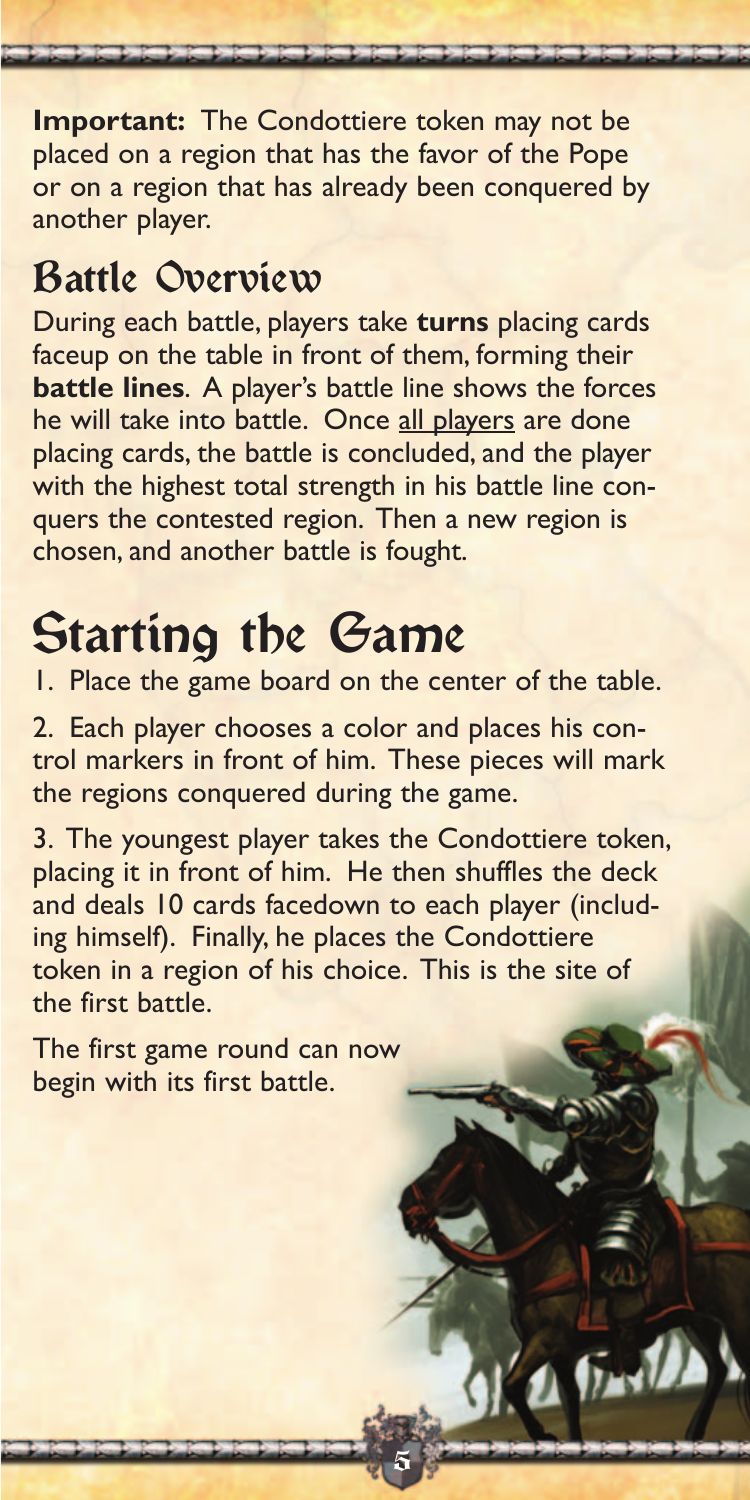# Starting a Battle

The player who placed the Condottiere token always takes the first turn in the battle, then the other players follow in clockwise order.

On a player's turn, he must either **play a card** or **pass**.

## Play a Card

If you choose to play a card, place **one** card faceup in front of you, next to any of the other cards you have played during this battle. These cards form your **battle line**. A player's total strength is the sum of the strength values of all of the cards in his battle line, taking into account any modifications caused by special cards (see "Card Explanations" on pages 10-15). You may play any type of card as the first card in your battle line, even a special card.

After you play a card, announce the total strength of your battle line.

Note that players are never required to play a card in a battle. That is, a player can choose pass on any of his turns. Even the player who placed the Condottiere token can decide to pass his turn at the beginning of a battle.

### Pass

If you choose to pass, simply announce "I pass." You may not play any more cards until the next battle. (If your turn comes around again during this battle, you are simply skipped.) However, a player who has passed may still win the current battle, if he has the strongest battle line at the end of the battle.

Note that the other players may continue playing cards after other players have passed. Even after all but one of the players have passed, the player who has not passed may continue playing cards, one at a time, until he chooses to pass.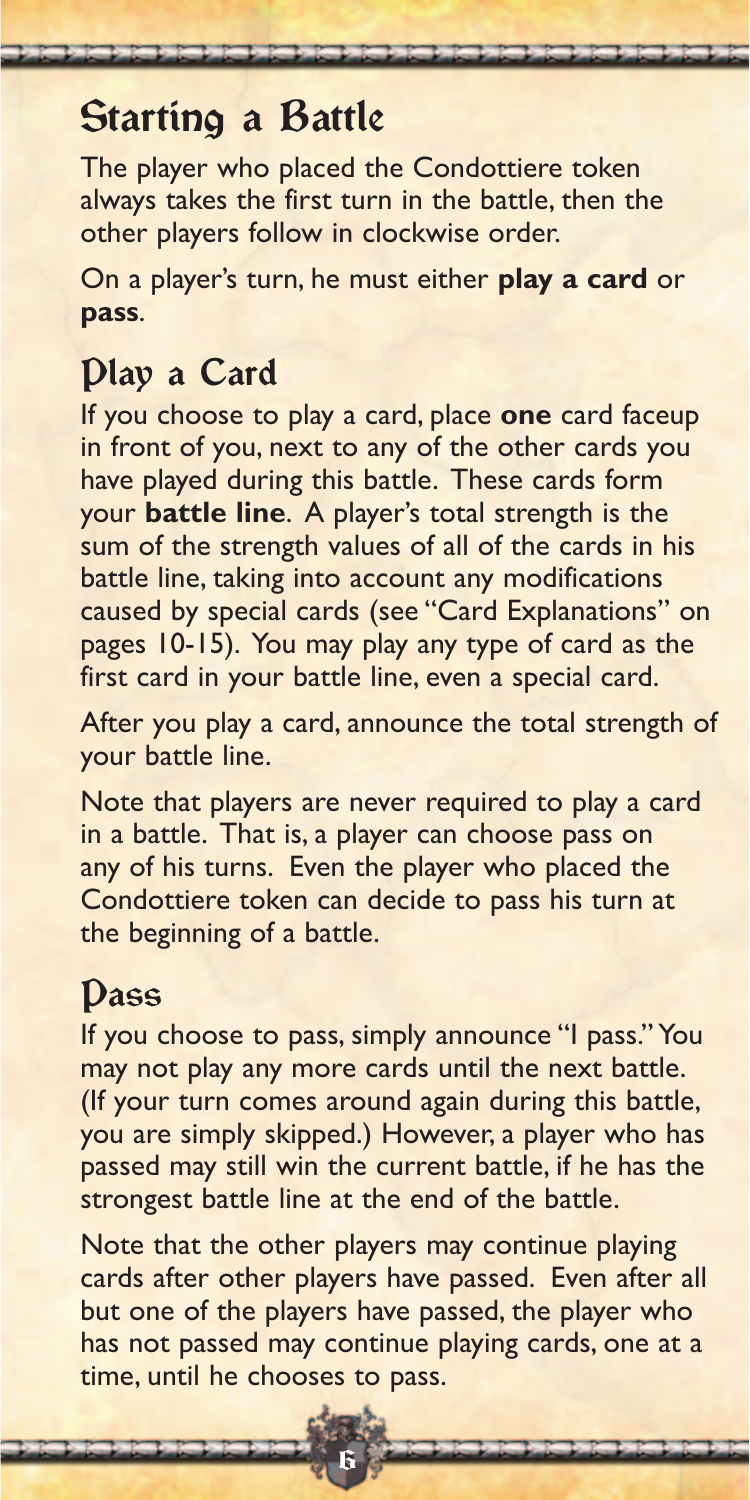

# Concluding a Battle

Players continue taking turns, choosing to either play a card or pass, until either all the players have passed or one player plays a "Surrender" card. Then the battle is concluded, following the steps below.

## 1. Compare Strength

All players announce the total strength of their battle lines. The player with the strongest battle line conquers the region. He then places one of his control markers on the conquered region and places the Condottiere token in front of him.

**Exception:** If a player's battle line contains the most Courtesan cards, that player receives the Condottiere token instead of the player that actually won the battle (see page 13).

If two or more players are tied for the most total strength, no control marker is placed on the board, and the Condottiere token is passed to the player to the left of the person who last controlled it.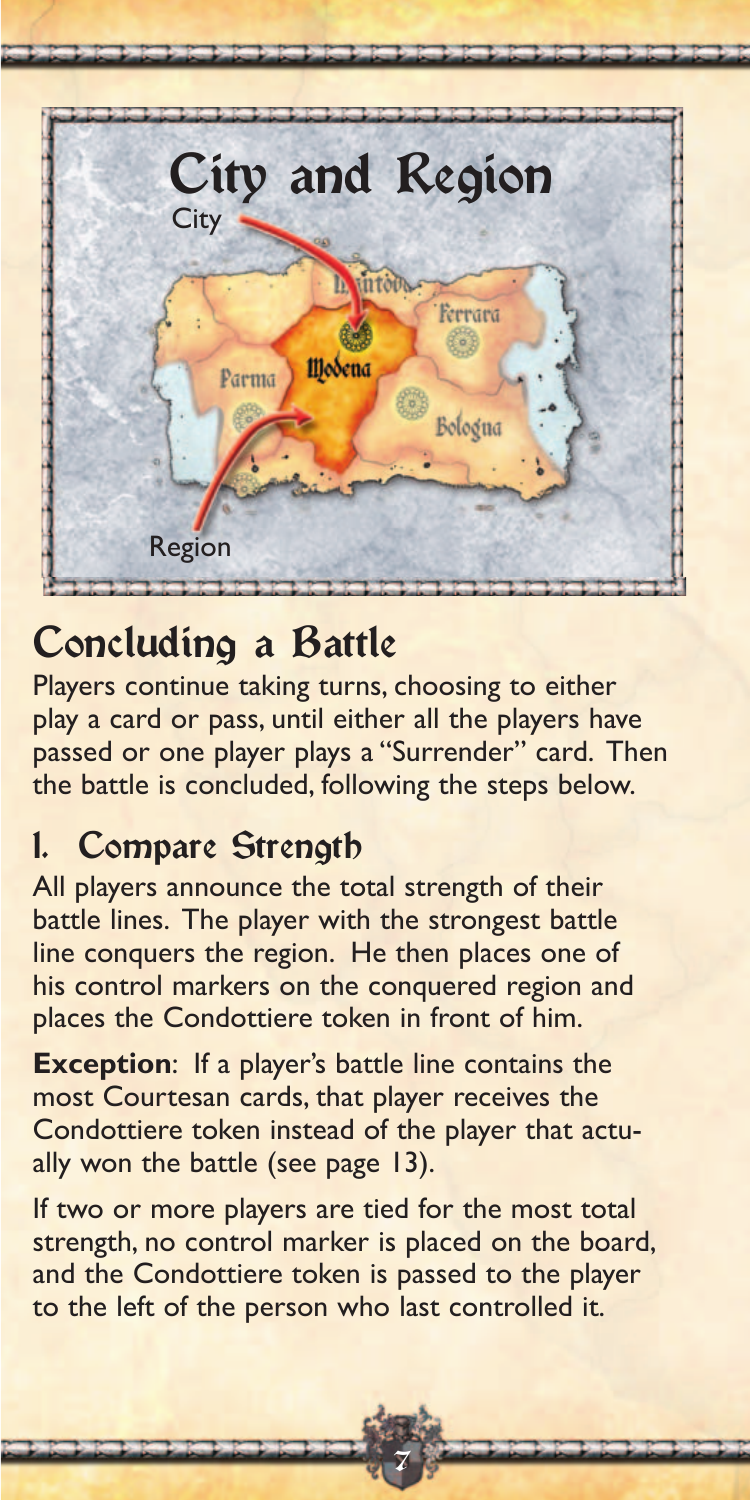### 2. Choose the New Battle

The player who has the Condottiere token now chooses the region where the next battle will be fought. He can choose any region on the game board, as long as it does not contain a control marker or the Favor of the Pope token. He can even choose a region where an unsuccessful (tied) battle was just fought.

#### 3. Discard Battle Lines

All the cards in each player's battle line are discarded. This is not optional.

#### 4. Discard Cards from Dand

If a player has no Mercenary cards in his hand, he may choose to discard all the cards in his hand. Discarding is not required, but is instead just an option for players with no Mercenary cards. If a player has one or more Mercenary cards in his hand, he may not discard his hand.

## End of a Round

A round ends when, after the "Discard Cards from Hand" step of a battle's resolution, only one player (or no player) has cards remaining in his hand. If one player has cards left in his hand, he may keep up to two of them, but must discard the rest. Then the player controlling the Condottiere token shuffles all the remaining cards (including all discards).

The player with the Condottiere token deals each player, including himself, enough cards so that each player has 10 cards in his hand. Then, the player with the Condottiere token deals each player I additional card for each region the player controls.

*Example: A player with no cards in his hand who controls Parma, Venezia, and Siena would receive 13 cards.*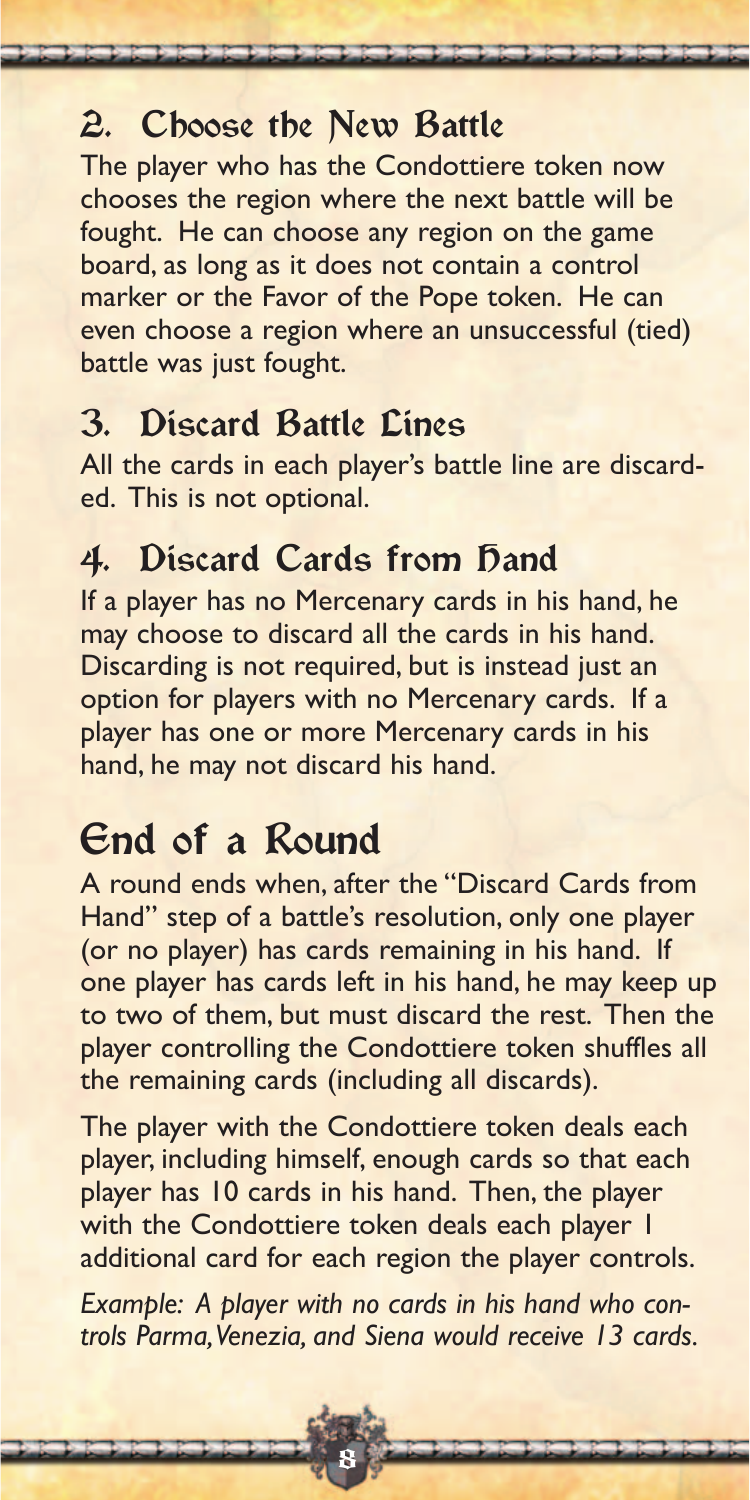#### If a Dlayer Das No Cards

During a battle, when a player has no cards in his hand, his only option is to pass. He will not be able to participate in battles until next round. The other players continue resolving battles without him. If a player wins a battle in which he plays his last card, he still receives the Condottiere token and chooses the site of the next battle, even though he cannot participate in that battle.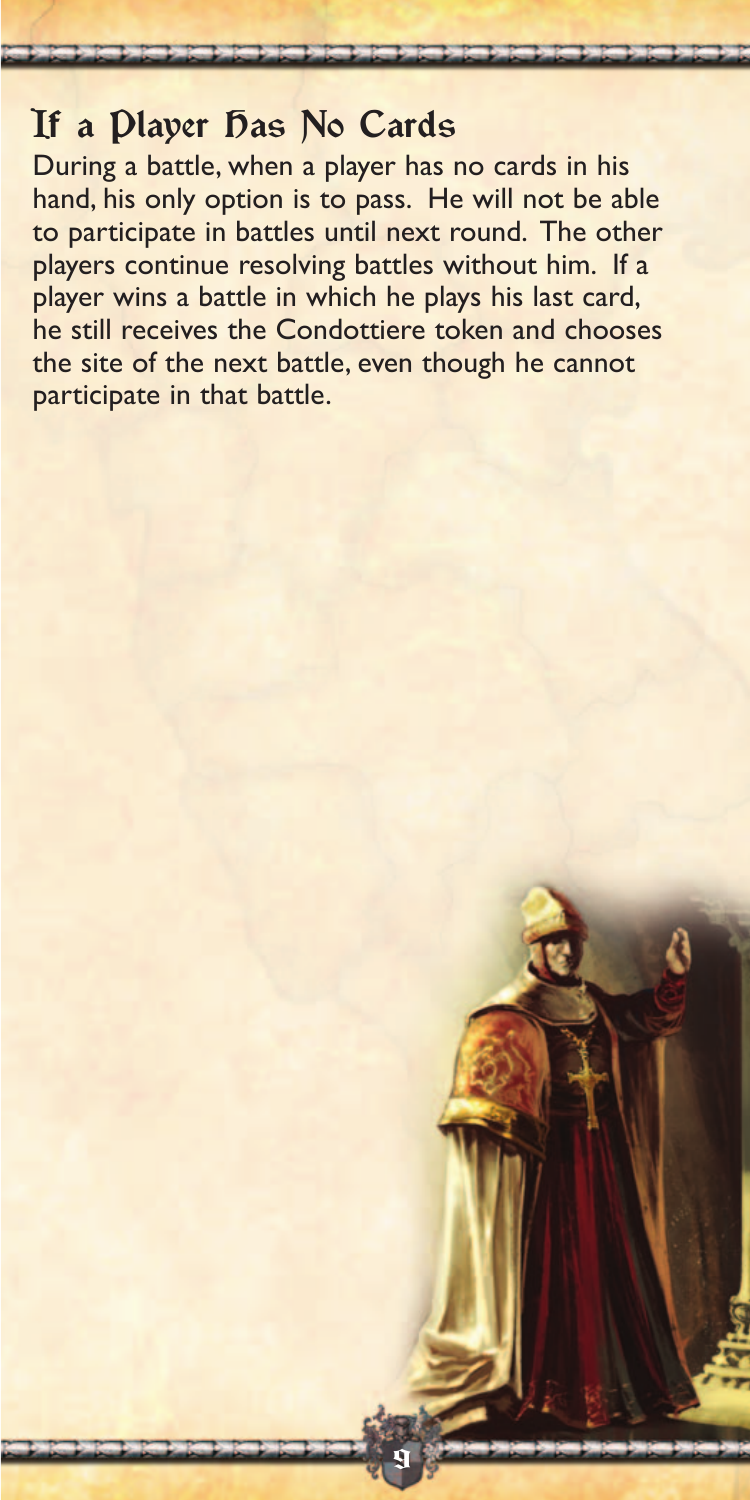# Card Explanations



### Mercenary Cards

These are distinguished from the other cards by their orange border and the shape of the shield in their upper left-hand corner. The numeric values in the shield range between 1 and 10, and indicate the strength

of the card. Mercenary cards are the most common type of strength-providing card, although some other non-Mercenary cards (the Courtesan and the Heroine) also have strength values.

There are 10 of the 1-strength Mercenary cards and 8 each of the 2-, 3-, 4-, 5-, 6-, and 10-strength Mercenary cards in the deck.

# Special Cards

The number in parentheses indicates how many of each type of special card there are in the deck.



### Winter (3)

When a Winter card is played, immediately discard all Spring cards in play.

Winter's harsh cold and famine reduce the effectiveness of soldiers. If a Winter card is in play when a battle is concluded, all Mercenary cards are considered to have a print-

ed strength of 1. This applies to all Mercenary cards in every player's battle line – including the cards of the player who played the Winter card.

*Example: A player has two 10-strength Mercenaries, one 5-strength Mercenary, and one 4-strength Mercenary, for a total strength of 29. However, if a Winter card were in play, the player's total strength would be 4.*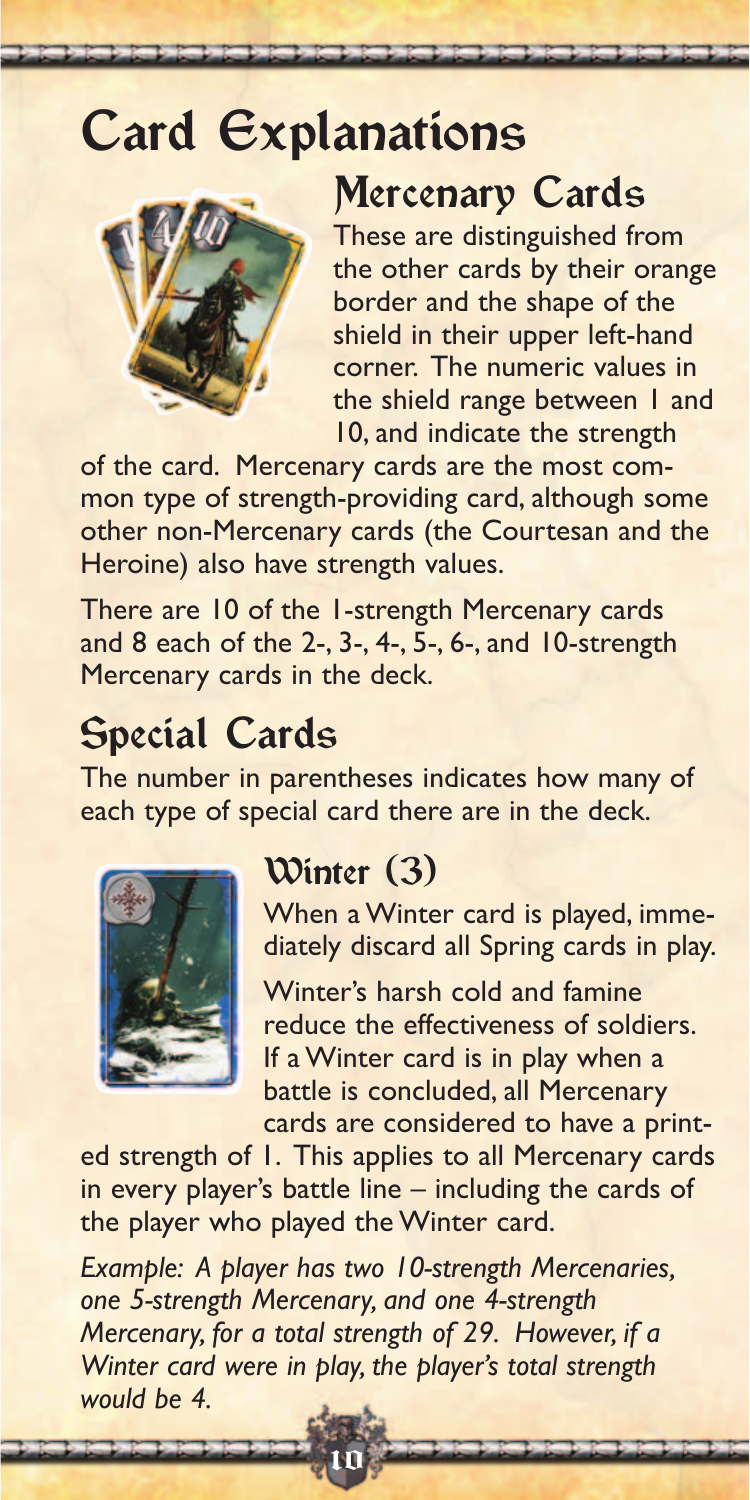The effect of Winter cards is not cumulative; if more than one Winter card is in play, the effect is the same as if only one Winter card were play.

## Spring (3)

When a Spring card is played, immediately discard



all Winter cards in play.

The warmth of spring improves the morale and vitality of soldiers. If a Spring card is in play when a battle is concluded, each player adds 3 strength to each of his Mercenary cards that is among the higheststrength Mercenaries in play. If two

or more of Mercenary cards are tied for the highest strength, all the tied cards gain the 3 additional strength.

*Example: In a two-player game, Scott has one 2 strength Mercenary and two 5-strength Mercenaries in his battle line; Chris has one 1-strength Mercenary, one 4-strength Mercenary, one Heroine, and a Spring card in his battle line. Because Scott's 5-strength Mercenaries are the highest-strength Mercenaries in play, he adds 3 strength to each of them, for a total strength of 18. Chris's total strength is 15. None of Chris's cards gain 3 strength, since none of his cards are the highest-strength Mercenary cards in play.*

The effect of Spring cards is not cumulative; if more than one Spring card is in play, the effect is the same as if only one Spring card were play.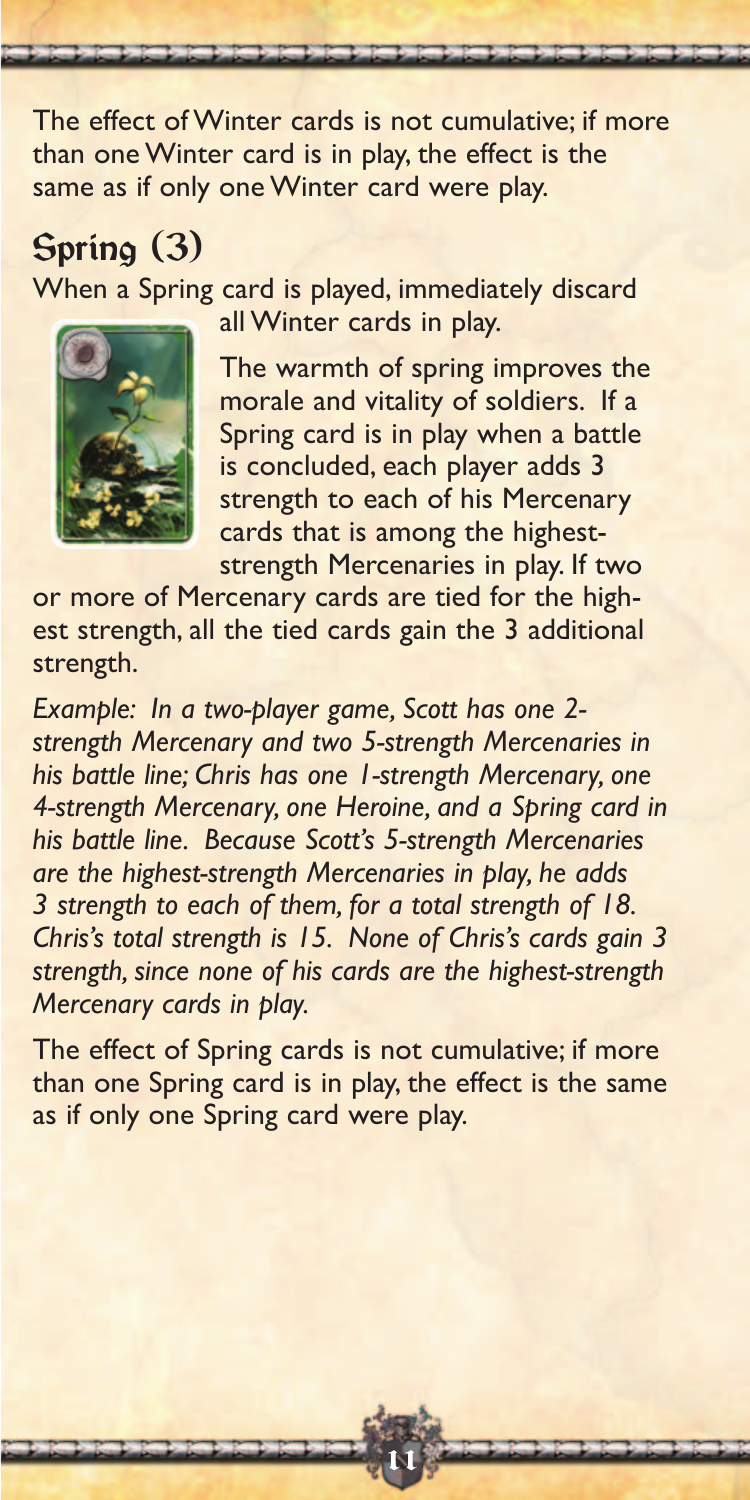### Bishop (6)



When a Bishop card is played, all of the highest-strength Mercenary card(s) in play are discarded. If two or more of cards are tied for the highest strength, all of the tied cards are discarded. A player's Mercenary cards may still be discarded by a Bishop card even if he has already

passed during that battle. The Bishop card is discarded after it has been played and its effects have been resolved.

The player who played the Bishop card then receives the Favor of the Pope token, and must immediately decide whether to place it on a region that does not contain a control marker or leave the token off the game board.

The Condottiere token may not be placed on any region that has the favor of the Pope. The Favor of the Pope token represents the Church intervening on the region's behalf and ensuring that no battles are fought there.

*Example: In a two-player game, Chris has one 6 strength, one 3-strength, and two 1-strength Mercenary cards in his battle line. Scott has one 6-strength and two 1-strength Mercenary cards in his battle line and plays a Bishop card. Since the highest-strength Mercenary card in play is 6, all 6-strength Mercenary cards are discarded from both players' battle lines (even the player that played the Bishop card). Scott then receives the Favor of the Pope token, and must decide whether to place it on a region that does not have a control marker or leave the token off the game board.*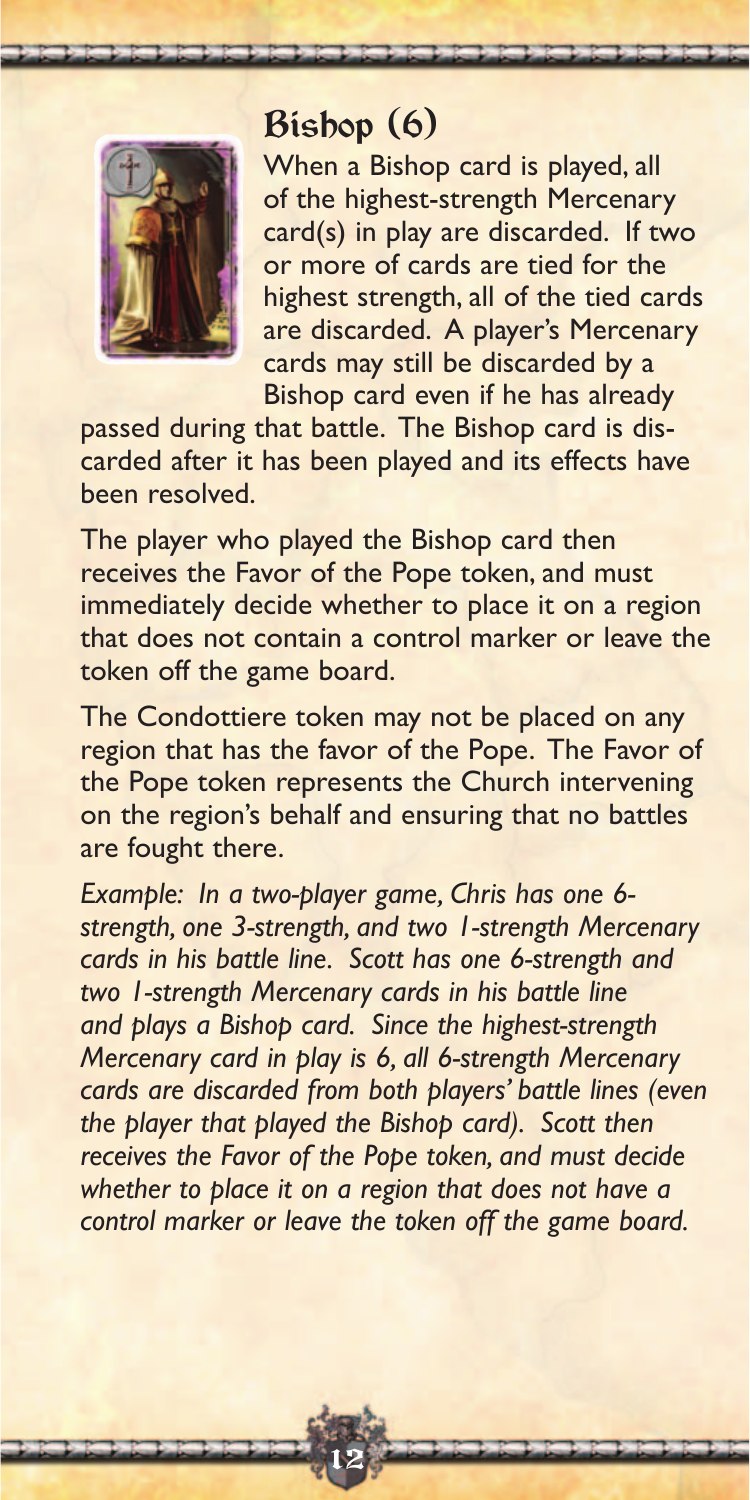

### Courtesan (12)

If, during the "Compare Strength" step of a battle's resolution, a player's battle line contains the most Courtesan cards, that player receives the Condottiere token instead of the player that actually won the battle. The player who won the battle plac-

es his control marker on the contested region, but the player with the most Courtesan cards receives the Condottiere token (he chooses where the next battle will be fought, and takes the first turn in the next battle).

If two or more players tie for the most Courtesan cards, the winner of the battle receives the Condottiere token. If two or more players tie for the most Courtesan cards *and* two or more players tie for the most total strength, then the Condottiere token is passed to the player to the left of the person who last controlled it.

The Courtesan has a strength of 1 but is **not** considered a Mercenary card (and is therefore not affected by Winter, Spring, Drummer, or Scarecrow cards). Note that the Courtesan card has a red rather than an orange border and that its strength value appears on a silver seal rather than a shield.

### Drummer (6)



A Drummer card adds to the morale of the battle line it is played in. When a battle is concluded, Mercenary cards in the same battle line as a Drummer card have their printed strength doubled. Playing multiple Drummer cards is allowed, but has no further effect (that is, the

value of the Mercenary cards is not tripled, quadrupled, etc.).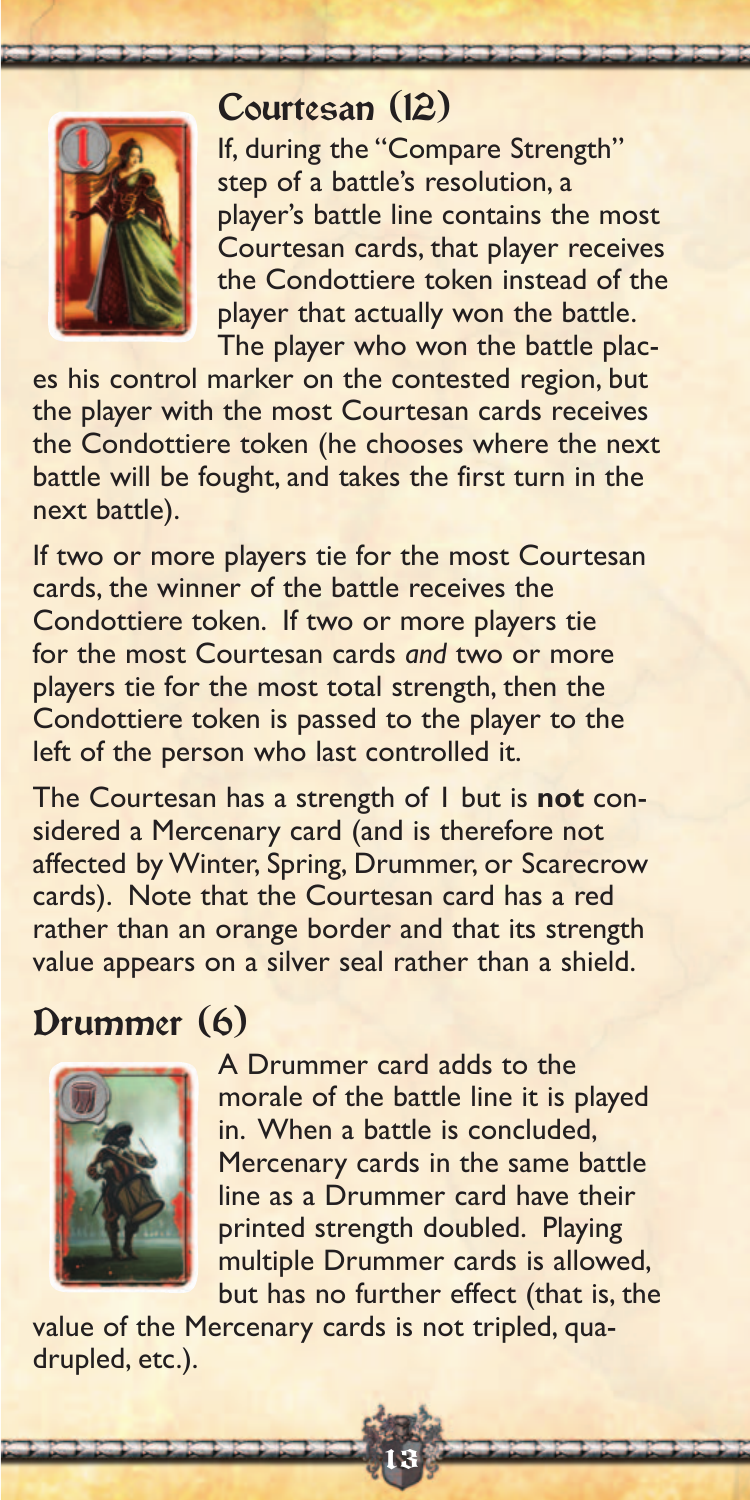If a Winter card is in play during the battle's resolution, each Mercenary card of the player with a Drummer card will be worth 2 strength instead of 1 strength.

*Example: Carrie has a total of 21 strength from three Mercenary cards. If she plays a Drummer card., her army would be worth 42 strength, or 6 strenght if a Winter card is also in play3.*

If a Spring card is in play during the battle's resolution, a player with a Drummer card in his battle line should double the printed strength of his Mercenaries *before* adding the additional 3 strength granted by the Spring card.

*Example: John's battle line consists of one 2-strength Mercenary, one 4-strength Mercenary, and a Drummer. A Spring card is also in play, and the highest-strength Mercenary card in any player's battle line is the 4 strength Mercenary. John's total strength is 15*.



#### Deroine (3)

14

The Heroine has a strength of 10, but is **not** considered a Mercenary card (and is therefore not affected by Winter, Spring, Drummer, or Scarecrow cards). Note that the Heroine card has a red rather than an orange border and that its strength value appears on a silver seal rather than a shield.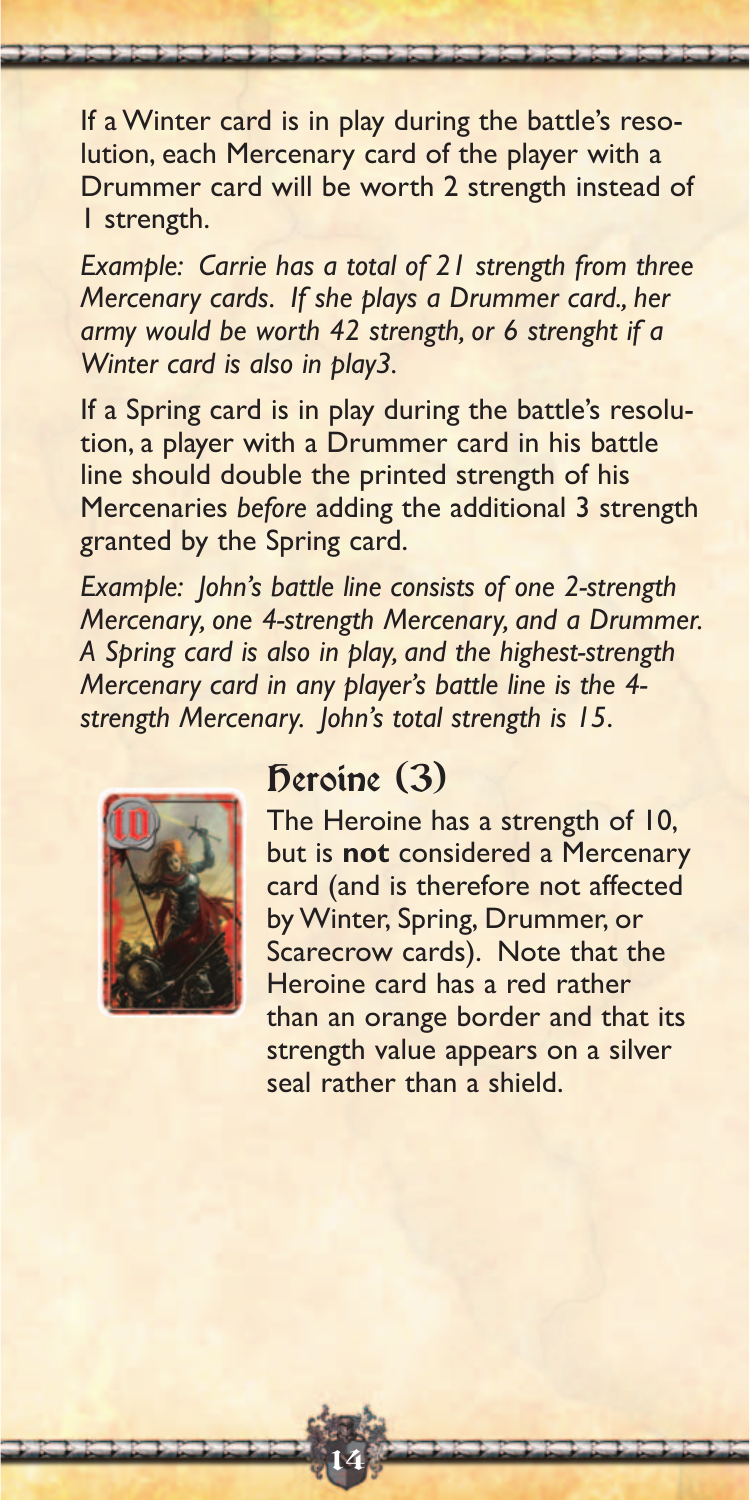

#### Scarecrow (16)

Scarecrows are intended to trick the enemy. Playing a Scarecrow card allows a player to retrieve one of his own Mercenary cards from his battle line back into his hand. When a player plays a Scarecrow card, he may choose not to pick up a Mercenary

card. A player may not use a Scarecrow card to retrieve a special card, a card from another player's battle line, or a card from the discard pile. The Scarecrow card is discarded after it has been played and its effects have been resolved.



#### Surrender (3)

When a player plays this card, he immediately brings the battle to an end, and the region is captured by the player who has the strongest battle line at the moment the Surrender card is played.

15

# Deals Between Players

At any time during the game, players can make deals and discuss strategies with each other. They are allowed to show each other their cards, but they may **not** exchange cards. Furthermore, players are not required to abide by any agreements that they make.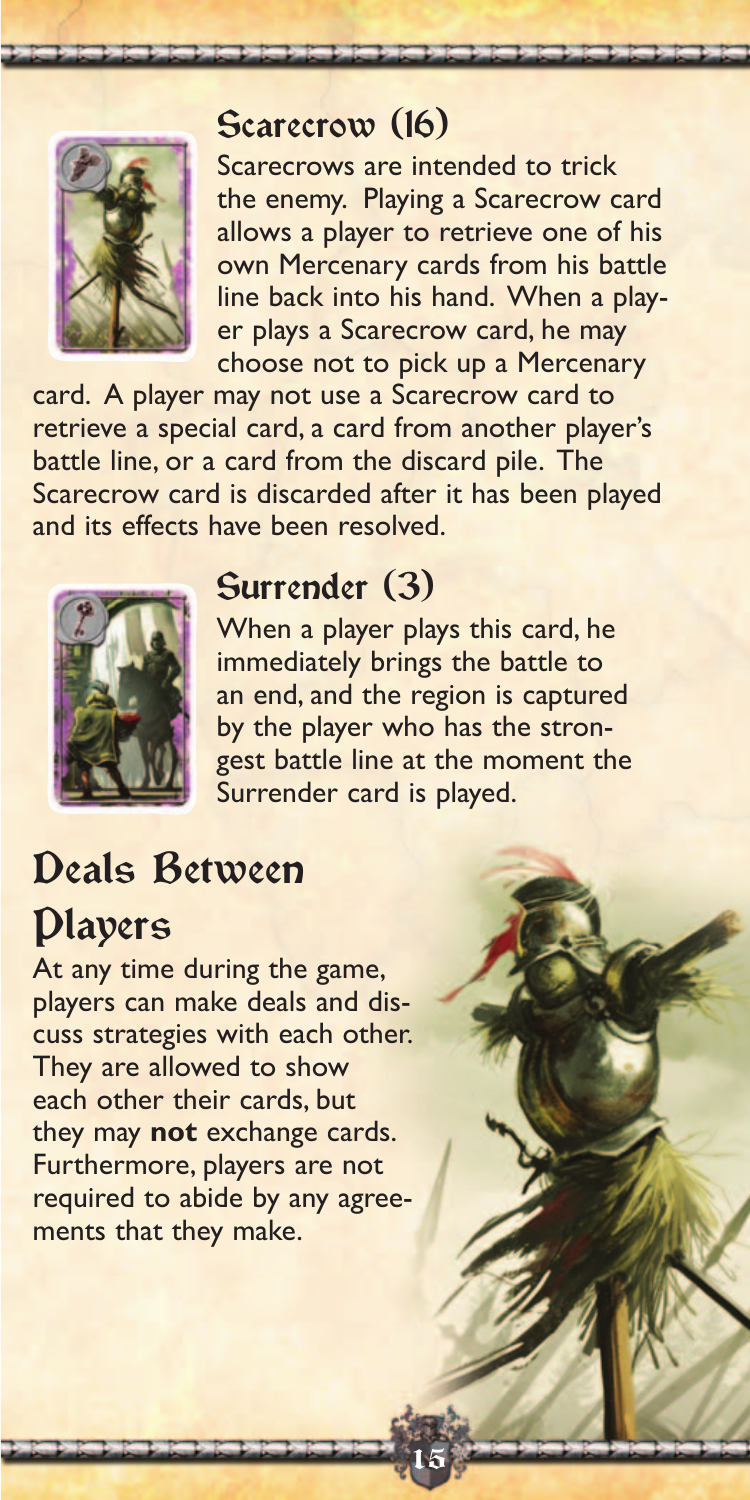# Winning the Game

In a game with 4, 5, or 6 players, the game ends as soon as, at the end of the "Compare Strength" step of a battle's resolution, a player controls 5 total regions *or* 3 adjacent regions. In a game with 2 or 3 players, the victory condition is 6 total regions *or* 4 adjacent regions.

If, after a battle is concluded, all the available regions on the board have been conquered without the above victory conditions being met, the player that controls the most regions wins. (This may happen when all regions except one have been captured, and the uncaptured region has the favor of the Pope.)

### Breaking Ties

If two or more players are tied for the most regions, a final battle is fought. Only the tied players participate in this battle. First, all players discard their hands. The player with the Condottiere token shuffles all 110 cards and deals each tied player 10 cards, plus 1 card for each region that player controls.

In this final battle, the player with Condottiere token goes first. If the player with the Condottiere token is not among the tied players, then the tied player closest to the left of the player with the Condottiere token goes first.

The player who wins this final battle wins the game. If this final battle also ends in a tie, then the tied players share the victory.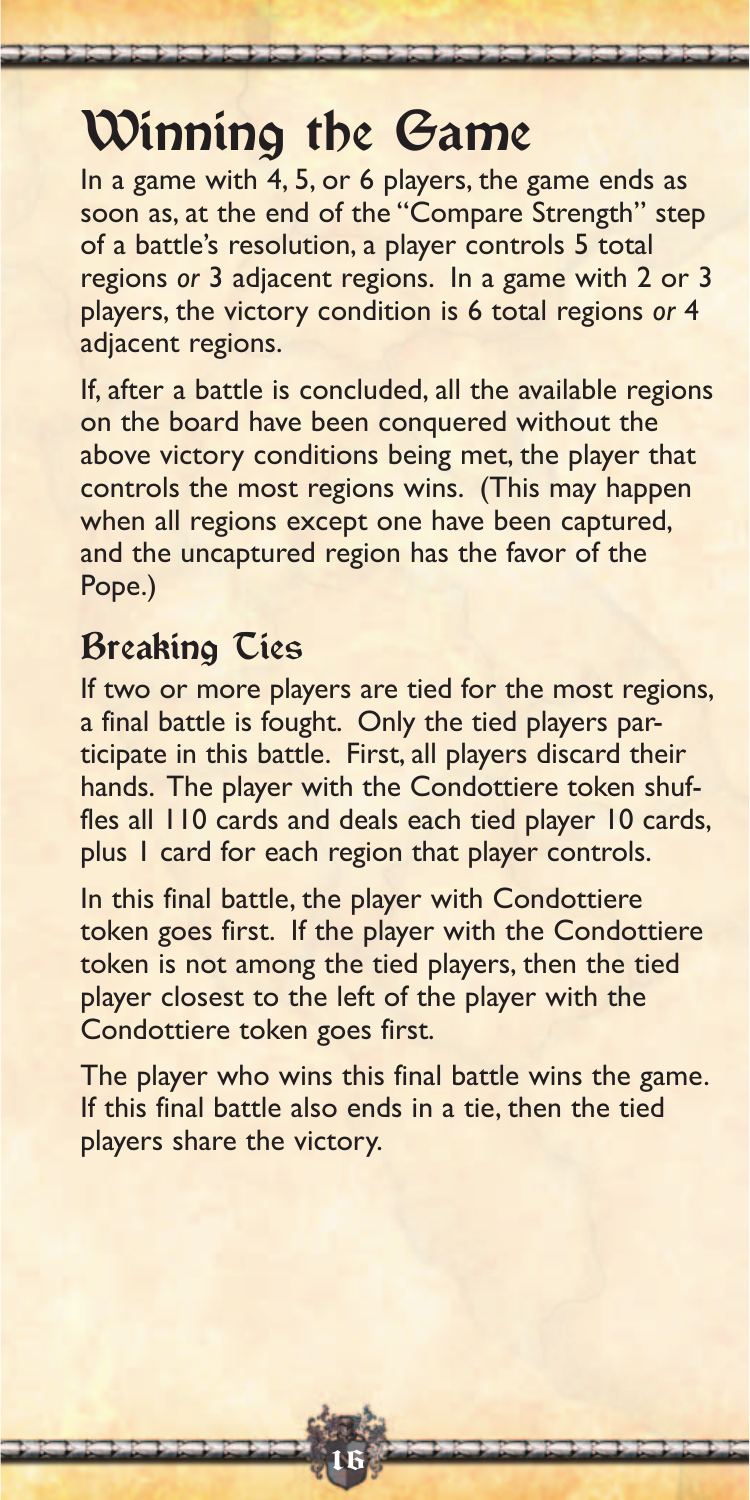# Optional Rules

If players wish to have a longer or more detailed game of CONDOTTIERE, they can incorporate one or more of the following rules.

## Draw After Battle

With this variant, each player draws cards at the end of each **battle** instead of drawing cards at the end of each round. In fact, with this variant, there are no "rounds" in the game, only a series a battles.

When playing with this variant, at the beginning of the game, players start with 7 cards instead of 10 cards.

During the game, battles are concluded following the steps below.

**1. Compare Strength** (as per the normal rules)

#### **2. Draw Cards**

Each player may draw up to 3 cards, but may not exceed his hand limit. A player's hand limit is 10 cards plus 1 additional card for each region that the player controls.

*Example: Chris has 9 cards remaining in his hand at the end of a battle and controls 1 region. Therefore, he has a hand limit of 11 cards. He may only draw 2 new cards, since drawing 3 cards would exceed his hand limit.*

If at the end of a battle, **no players have cards** in their hands, then each player draws 10 new cards instead of 3 new cards.

**3. Choose the New Battle** (as per the normal rules)

**4. Discard Battle Lines** (as per the normal rules)

With this variant, players do not have the option to discard cards from their hands after each battle.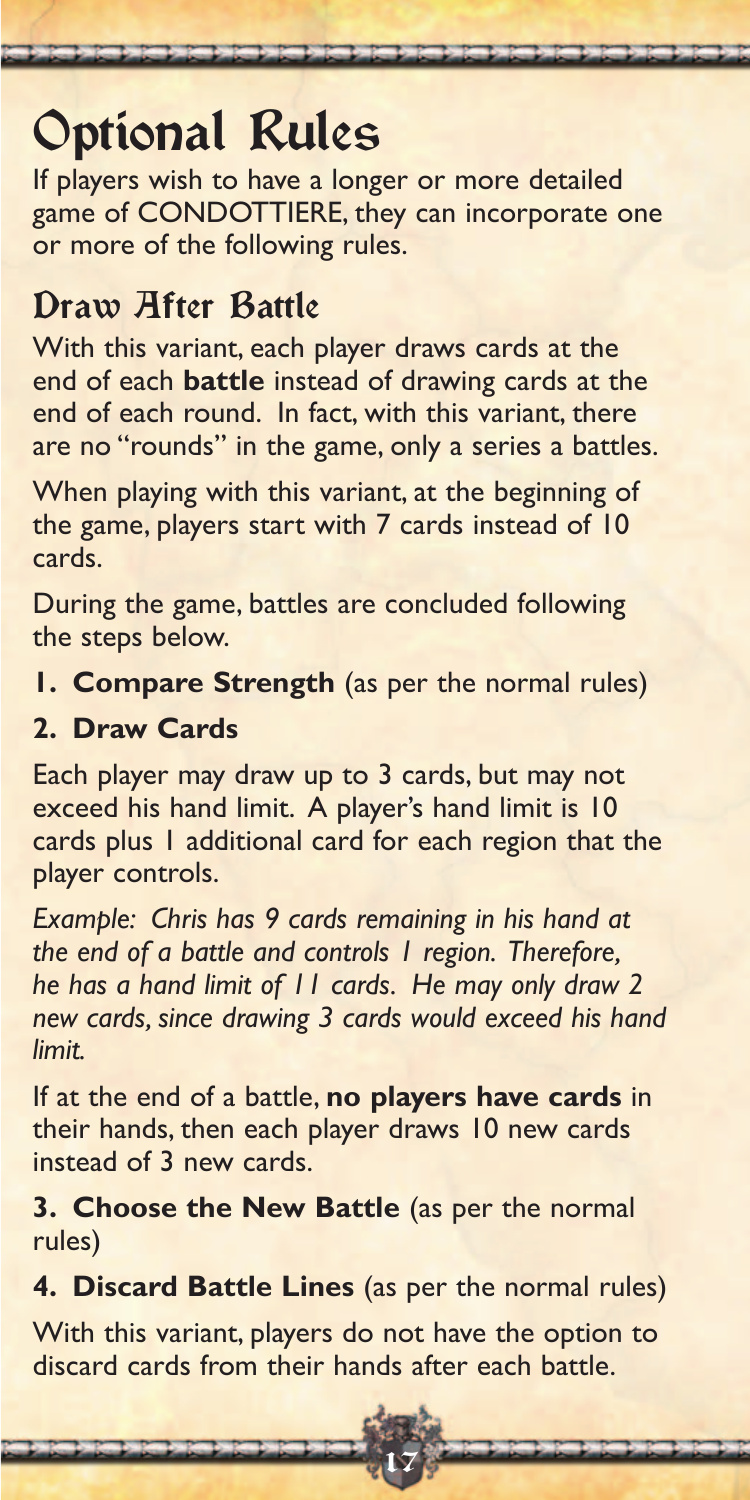This variant adds more strategy and negotiation, since several games are played to determine the overall winner.

The players can decide to assign a score (20 or 30 points, for example) that must be attained over a series of games of CONDOTTIERE. Points are assigned at the end of each game in the following manner:

• One point for each region a player controls.

• If a player wins a game by controlling 3 adjacent regions (4 adjacent regions with 2 or 3 players), he is awarded a bonus of 5 points in addition to the points scored for each region.

Continue playing games until one or more players reach or exceed the designated score. At that point, the player with the most points wins. (If players are tied for points, fight a final battle as per the normal rules.)

**Note:** When playing with this option, we suggest that you do not also use the "Capturing Regions" variant discussed below.

## Bigger Kingdoms

This variant increases the game's playing time and makes it more difficult to win by controlling adjacent regions.

Increase the number of adjacent regions required to win by one. So, for games with 4, 5, or 6 players, 4 adjacent regions are required for victory (but a player still wins if he controls 5 total regions). In 2- or 3-player game, 5 adjacent regions or 6 total regions are required for victory.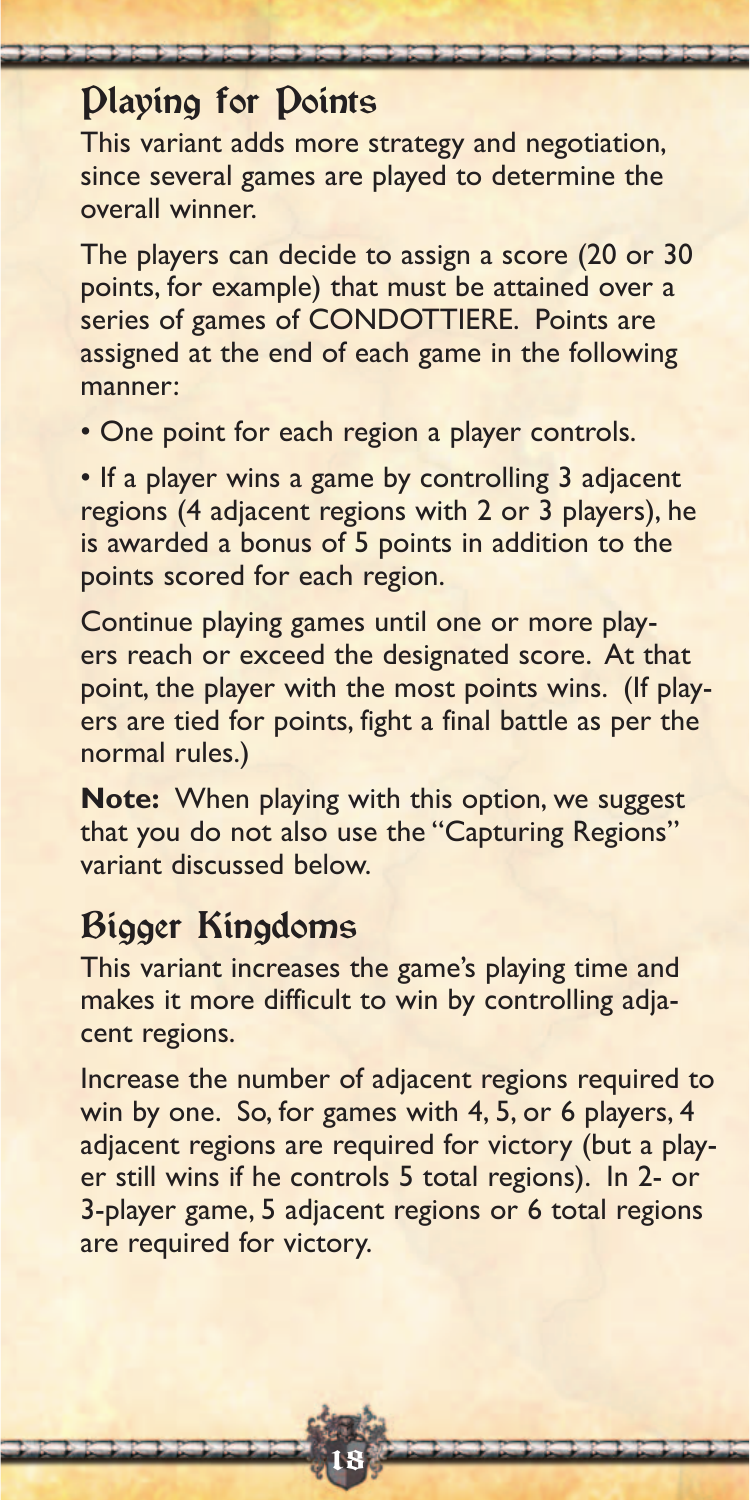This variant allows you to capture regions that are already controlled by another player.

The Condottiere token may now be placed on a region already controlled by another player, but that player (the region's "defender") will benefit from an important advantage in the course of the battle: The region's defender may pass his turn as many times as desired without losing the right to play cards later in the battle. However, as soon as he has plays his first card, he must follow the normal rules (if he subsequently passes, he will no longer be able to play cards during that battle). This ability allows a region's defender to play cards even after all the other players have passed their turns.

If the battle ends in a tie, the region's defender keeps control of the region and also receives the Condottiere token.

When a player plays a Bishop card, he may either place the Favor of the Pope token on **any** region (even a region that contains a control marker) or remove the token from the game board.

### **Fidden Cards**

This variant provides a greater element of bluffing.

When a players plays Mercenary, Drummer, Heroine, and Courtesan cards, he places them facedown into his battle line. The next time that player plays a card, he turns up any facedown card in his battle line. However, if a player with a facedown card in his battle line passes, he may choose not to reveal his facedown card. At the end of the battle, before players determine the total strength of their battle lines, all players must reveal their facedown cards.

After you play a card, announce the total **revealed** strength of your battle line (do not count hidden/ facedown cards).